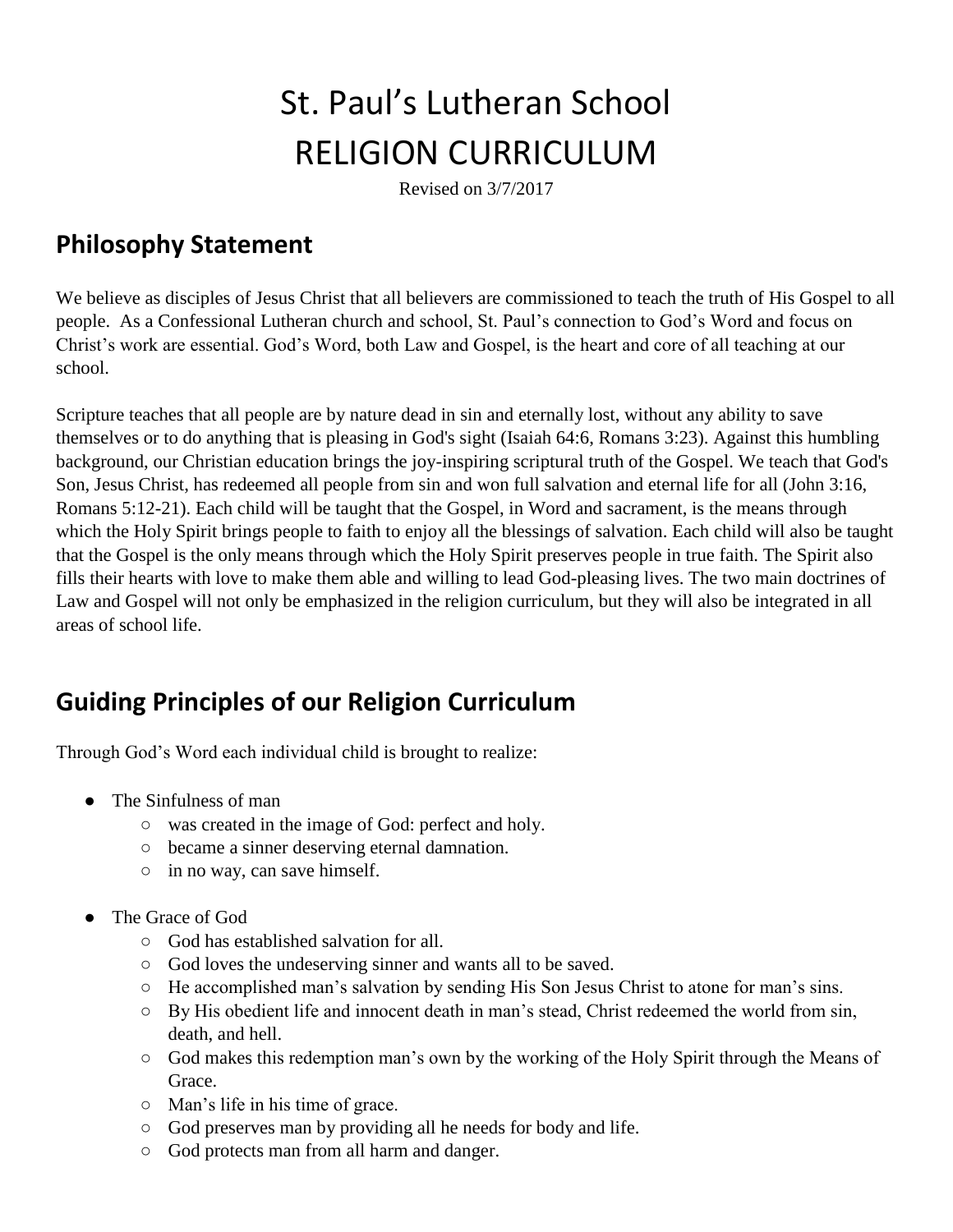- God causes all things to work together for the believer's good.
- The Response of a Christian
	- The Christian recognizes himself as a child of God.
	- The Christian matures in faith through the regular use of the Word and Sacrament.
	- The Christian gives his life gladly in service to Christ and to his church.
	- The Christian conforms his life to the law of God out of faith and love towards Christ.
	- The Christian turns daily to God in prayer.
	- The Christian witnesses for Christ in his daily life.

### **Course Introduction**

The key component in St. Paul's religion curriculum is the Christ-Light series, which presents both Old and New Testament Bible stories. Each lesson has a key truth that is meaningfully discussed and applied to the children's lives. This comprehensive curriculum gives students a strongly rooted foundation in God's Word, equipping them to live as children of God.

# **Exit goals for graduation**

**Upon graduation and in accordance with their God-given abilities, St. Paul's students will…** 

- 1. Know they are redeemed children of God through Jesus Christ their Savior.
- 2. Demonstrate an understanding of Bible history accounts.
- 3. Understand the six chief parts of Luther's Small Catechism.
- 4. Know and be able to apply Scripture to daily living.
- 5. Demonstrate a Christ-like attitude in every aspect of his/her living.
- 6. Develop a habit of regular worship, Bible study, and personal devotions.
- 7. Be a good steward of his/her time, talents and treasures.
- 8. Develop a habit of showing Christian love and forgiveness in dealing with others.
- 9. See their church as a place of refuge and strength in times of blessing, trial, temptation and tragedy.
- 10. Rest and rejoice in the comfort of God's amazing grace that has shaped them during their time at St. Paul's.
- 11. Possess a strong desire to continue their spiritual growth during high school and beyond.
- 12. Continue the legacy of Christian education by enrolling their children in Christian schools.

# **Course Standards**

It is our desire that through a Christ-centered education the students will…

- understand that, because of their sinful nature, they are in need of a Savior, "*All have sinned and fall short of the glory of God"* **(Romans 3:23**).
- be comforted knowing that they have forgiveness through Christ, *"He is the atoning sacrifice for our sins, and not only for ours but also for the sins of the whole world"* **(1 John 2:2).**
- have a desire to share their faith with others, *"We cannot help speaking about what we have seen and heard"* **(Acts 4:20).**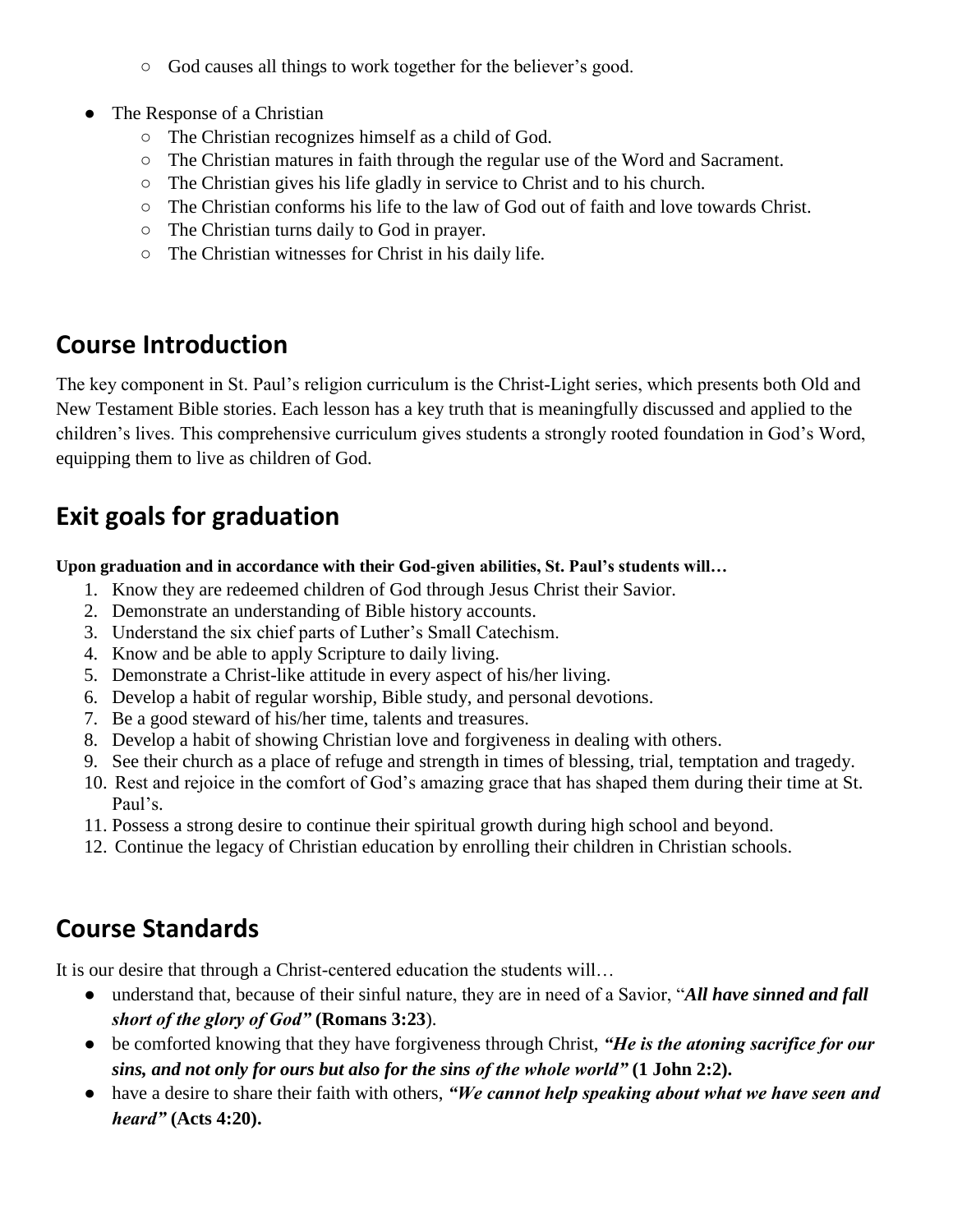- live a life of love for God and his Word, *"Be imitators of God, therefore, as dearly loved children and live a life of love, just as Christ loved us and gave himself up for us as a fragrant offering and sacrifice to God"* **(Ephesians 5: 1-2).**
- see the blessings of supporting and participating in their Christian Church family, *"Therefore, as we have opportunity, let us do good to all people, especially to those who belong to the family of believers"* **(Galatians 6:10).**
- understand the blessings and edification received through baptism, regular Sunday worship, and the Lord's Supper, "*Whoever believes and is baptized will be saved, but whoever does not believe will be condemned"* **(Mark 16:16),** *"Let us consider how we may spur one another on toward love and good deeds. Let us not give up meeting together, as some are in the habit of doing, but let us encourage one another…"* **(Hebrews 10: 24-25),** *"Is not the cup of thanksgiving for which we give thanks a participation in the blood of Christ? And is not the bread that we break a participation in the body of Christ? Because there is one loaf, we, who are many, are one body, for we all partake of the one loaf"* **(1 Corinthians 10: 16-17).**

### **Grade Level Measurable Objectives**

### **Kindergarten, Grades 1 and 2**

#### **Spiritual Truths:**

By the end of **Kindergarten, Grades 1 and 2,** students will:

- Know that the Bible is God's Word.
- Know that God created all things and made mankind the crown of His creation.
- Understand that sin came into the world through Adam and Eve.
- Understand that sin is any thought, word or action contrary to God's will.
- Realize they are sinful from birth.
- Know that Jesus is the Son of God and through Him forgiveness and heaven is theirs.
- Know that heaven and hell are real places.
- Realize that faith is a gift from God.
- Understand God as their Creator, Savior and Lord.
- Understand that pleasing words and actions are a loving response for all that God has done for them.
- Learn that in the Old Testament, God tells us about the creation of the world, fall into sin, promise of a Savior during the lives and times of people who lived before Jesus.
- To learn that in the New Testament, God tells us about the birth, perfect life, death, resurrection and ascension of Jesus during the lives and times of Jesus' ministry and the early Church.
- Commit to memory Bible verses, Christian hymns and songs of praise.

#### **Spiritual Attitudes:**

By the end of **Kindergarten, Grades 1 and 2,** students will:

- Feel sorry for their sins.
- Treasure Jesus as their Savior.
- Value themselves as children of God who are loved and forgiven.
- In view of God's mercy, be kind, patient and forgiving.
- Put trust in God to provide for all their needs.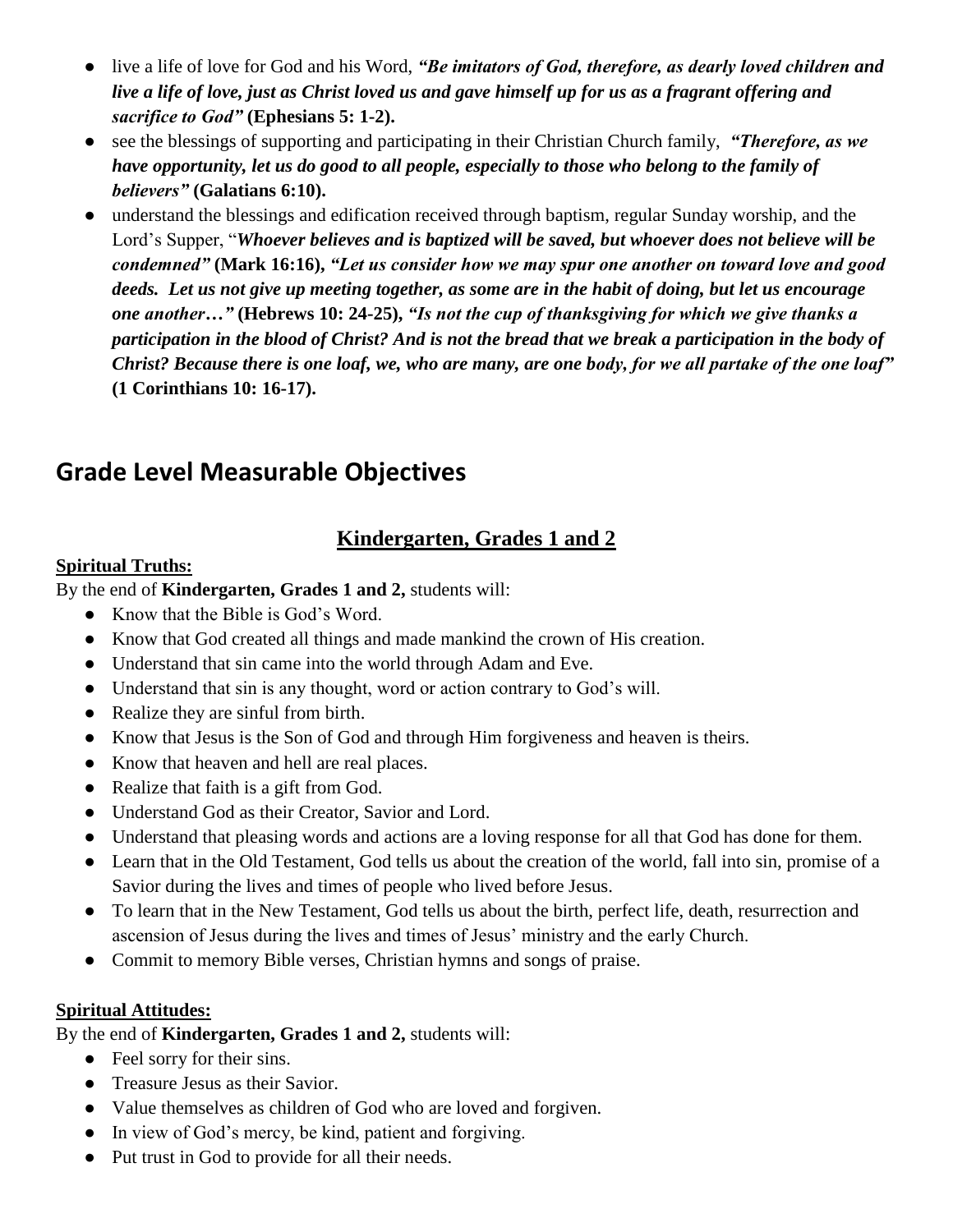- Recognize material blessings as gifts from God for which they shall be thankful and share with others.
- Enjoy prayer as a means of talking to God.
- Respond to God's love through joyful singing of spiritual songs.
- Desire to grow in faith and love through studying God's Word and attending church regularly.

#### **Spiritual Habits:**

By the end of **Kindergarten, Grades 1 and 2,** students will:

- Grow in God's Word through daily devotions and Bible lessons.
- Forgive others as Christ has forgiven them.
- Pray regularly.
- Respond to God's goodness through songs of praise.
- Grow in their faith by regular church attendance with their family.
- Honor God by obeying parents and others in authority.
- Respond to God's love by sharing, working with and helping others.
- Tell others about Jesus.

### **Grades 3 and 4**

#### **Spiritual Truths:**

By the end of **Grades 3 and 4,** students will:

- Know the Bible as God's inspired word without error.
- Know that God created the world in six, normal, natural, consecutive days.
- Understand that sin came into the world through Adam and Eve.
- Understand that sin is thoughts, words and actions contrary to God's will.
- Understand that humans are sinful from birth and need a Savior.
- Know Jesus is the Son of God and promised Messiah who paid for their sins and secured forgiveness and heaven for them.
- Know that faith is a gift from God given to us by the Holy Spirit working through the Gospel message found in the Bible and Baptism.
- Know that Jesus is the Son of God and promised Messiah and through Him forgiveness and heaven is theirs.
- Know that heaven and hell are real places.
- Understand God as their Creator, Preserver, Savior and Lord.
- Understand prayer as an act of worship and means of communication with God.
- Learn that in the Old Testament, God tells us about many people who lived before Jesus came and looked forward to the promised Savior.
- To learn that in the New Testament, God tells us many things about Jesus and the Christians who also lived at that time
- Know the two main teachings of the Bible----Law and Gospel.
- Commit to memory Bible verses, Christian hymns and songs of praise.
- Know the Great Commission and look to share the good news of Jesus with everyone they meet.

#### **Spiritual Attitudes:**

By the end of **Grades 3 and 4,** students will:

- Have a contrite heart in view of their sinfulness.
- Treasure Jesus as their Savior.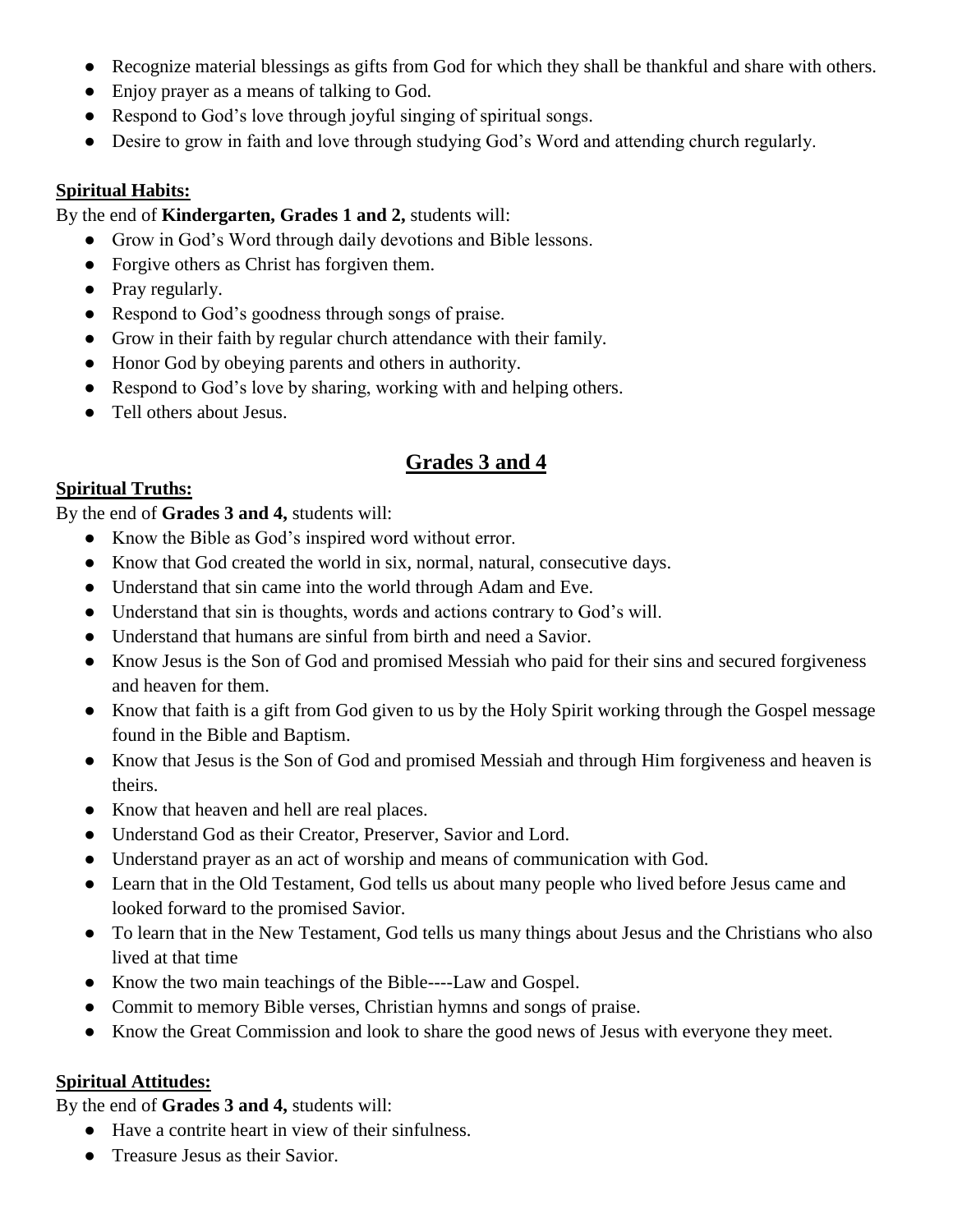- Value themselves as redeemed and forgiven children of God.
- In view of God's mercy, be kind, patient and forgiving.
- Put trust in God to provide for all their needs.
- Recognize material blessings as gifts from God for which they can be thankful and share with others.
- Value prayer as a means of communication with God.
- Respond to God's love through joyful singing of spiritual songs.
- Desire to grow in faith and love through studying God's Word and attending church regularly.
- Desire to glorify God in all thoughts, words and actions.

#### **Spiritual Habits:**

By the end of **Grades 3 and 4,** students will:

- Grow in God's Word through daily devotions and Bible lessons.
- Confess sins to God and to others.
- Freely forgive others as Christ forgives them.
- Read the Bible by oneself and with others.
- Honor God by honoring parents, teachers and other children.
- Pray regularly.
- Look to share their faith with others.
- Respond to God's goodness through songs of praise.
- Grow in their faith by regular church attendance with their family.
- Honor God by doing their best on whatever task is put before them.

### **Grades 5 and 6**

#### **Spiritual Truths:**

By the end of **Grades 5 and 6,** students will:

- Know that the Bible is God's Word without error as verbally inspired by God.
- Realize that sins are thoughts, words and actions contrary to God's will.
- Know that original sin has been passed on to humankind through Adam and Eve and that all people are born sinful and need a Savior.
- Know that Jesus is the Son of God and promised Messiah who was born, suffered, died, rose from the dead, ascended to heaven, and will return on the last day.
- Know that God, by His almighty power, created the universe in six, normal, natural, consecutive days and continues to use His almighty power to preserve and protect mankind and creation.
- Know that God created mankind with a soul as the crown of His creation.
- Realize that the Holy Spirit uses the means of grace to create faith and sanctify believers to live Godpleasing lives.
- Understand that the law reveals sinfulness and God's condemnation, while the gospel assures forgiveness through Jesus' perfect life and sacrificial death.
- Know that prayer is talking with God and can be used to praise and thank Him, confess sinfulness and petition for bodily and spiritually needs.
- Understand that public worship is an opportunity to be strengthened in Word and Sacrament in the midst of fellow believers.
- Understand that believers can serve God with their time, talents and treasures in a variety of ways.
- Through the study of Old Testament Bible accounts, see God's grace at work in the lives of His people.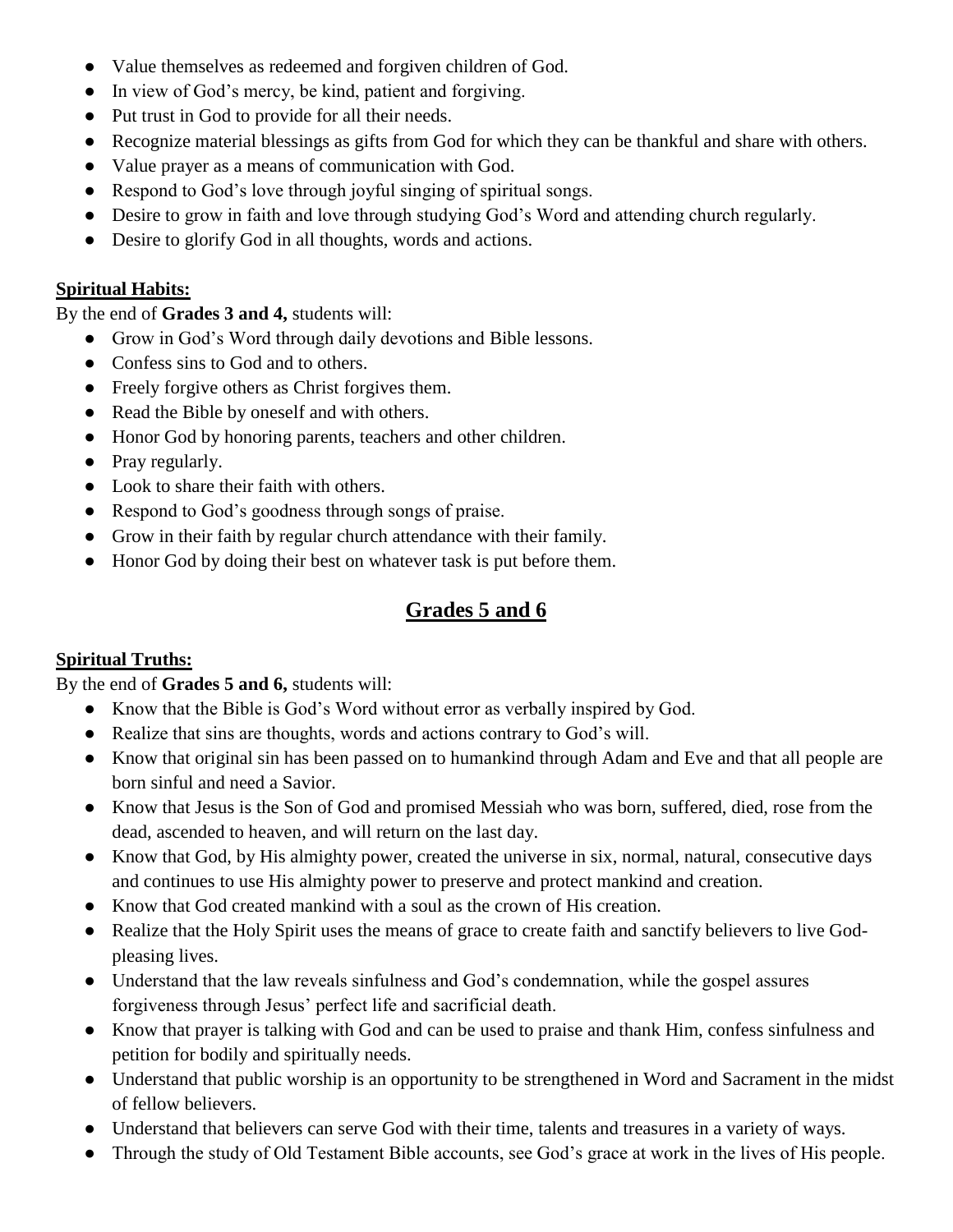- Through the study of New Testament Bible accounts, see God's plan of salvation fulfilled in Jesus and spread to others.
- Know the two main teachings of the Bible----Law and Gospel.
- Through the study of Luther's catechism, understand its six chief parts: The Ten Commandments, Apostle's Creed, Lord's Prayer, Baptism, Lord's Supper, Confession and Absolution.
- Commit to memory Bible verses, Christian hymns and songs of praise.
- Know that God wants us to share Jesus with others.

#### **Spiritual Attitudes:**

By the end of **Grades 5 and 6,** students will:

- Have a contrite heart in view of their sinfulness.
- **•** Treasure Jesus as their Savior.
- Value themselves as redeemed and forgiven children of God.
- In view of God's mercy, be kind, patient and forgiving.
- Put trust in God to provide for all their needs.
- Recognize material blessings as gifts from God for which they can be thankful and share with others.
- Value prayer as a means of communication with God.
- Respond to God's love through joyful singing of spiritual songs.
- Desire to grow in faith and love through studying God's Word and attending church regularly.
- Desire to glorify God in all thoughts, words and actions.

#### **Spiritual Habits:**

By the end of **Grades 5 and 6,** students will:

- Grow in God's Word through daily devotions and Bible lessons.
- Confess sins to God and to others.
- Freely forgive others as Christ forgives them.
- Read the Bible by oneself and with others.
- Honor God by honoring parents, teachers and other children.
- Pray regularly.
- Look to share their faith with others.
- Respond to God's goodness through songs of praise.
- Grow in their faith by regular church attendance with their family.
- Honor God by doing their best on whatever task is put before them.

### **Grades 7 and 8**

#### **Spiritual Truths:**

By the end of **Grades 7 and 8,** students will:

- Know that the Bible is God's Word which is errorless and verbally inspired by the Holy Spirit.
- Know the two main teachings of the Bible and what they mean for their daily lives---Law and Gospel.
- Understand that the chief purpose of the Bible is to lead all people to know and believe in Jesus as their Savior from sin.
- Know the true God is three in one, that is triune---Father, Son and Holy Spirit.
- Know that God the Father, by His almighty power, created the universe in six, normal, natural, consecutive days and continues to use His almighty power to preserve and protect mankind and creation.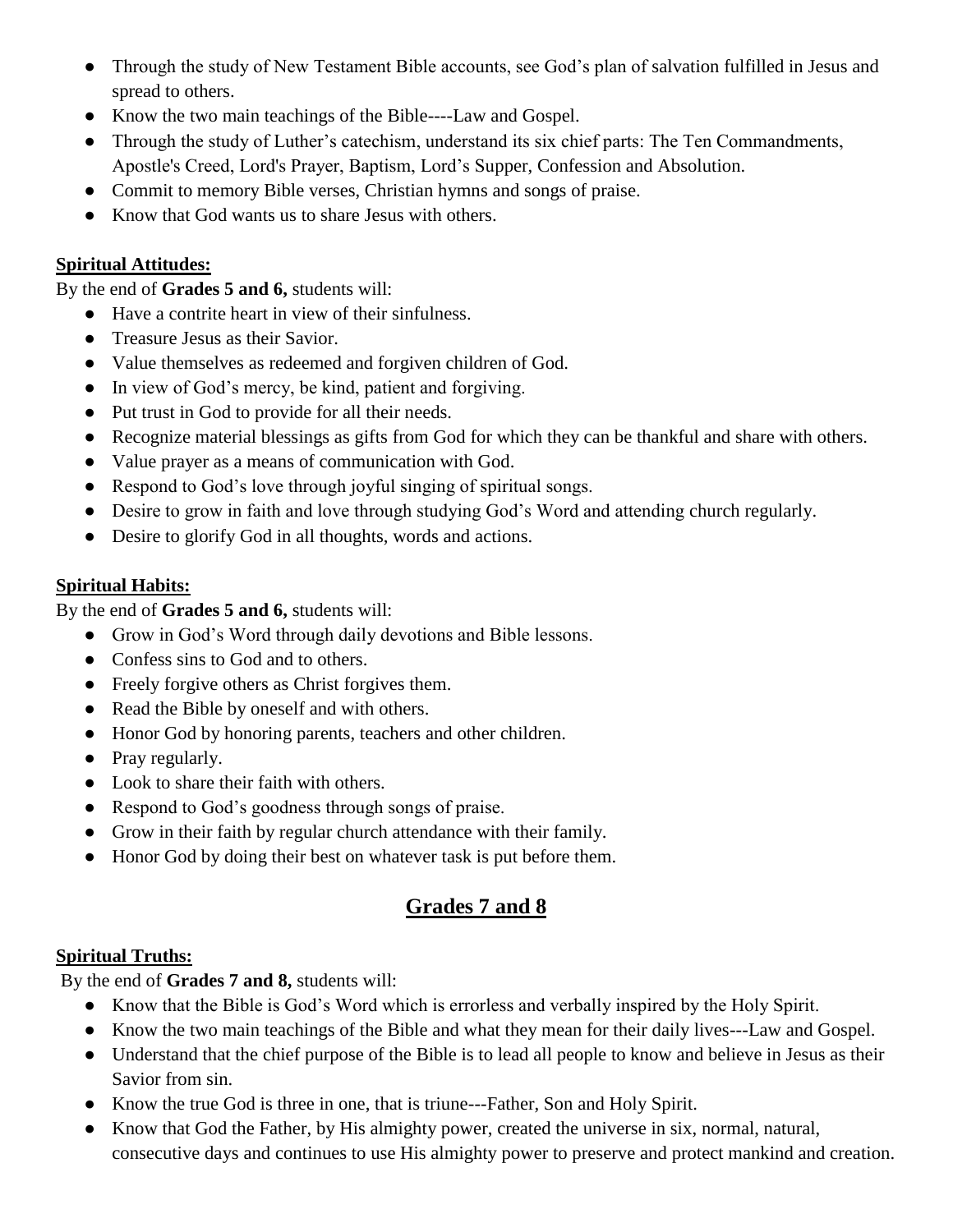- Know that God created mankind with a soul as the crown of His creation.
- Know that Jesus is the Son of God and promised Messiah who was born, suffered, died, rose from the dead, ascended to heaven, and will return on the last day.
- Realize that the Holy Spirit uses the means of grace to create faith and sanctify believers to live Godpleasing lives.
- Understand the difference between sins of commission and omission.
- Understand what original sin is and its impact on humankind.
- Know that prayer is talking with God and can be used to praise and thank Him, confess sinfulness and petition for bodily and spiritual needs.
- Understand that public worship is an opportunity to be strengthened in Word and Sacrament amongst the blessing of fellow believers.
- Understand that believers can serve God with their time, talents and treasures in a variety of ways within their homes, churches and community.
- Through the study of Old Testament Bible accounts, see God's grace at work in the lives of His people
- Through the study of New Testament Bible accounts, see God's plan of salvation fulfilled in Jesus and spread to others.
- Through the study of Luther's catechism, understand its six chief parts: The Ten Commandments, Apostle's Creed, Lord's Prayer, Baptism, Lord's Supper, Confession and Absolution.
- Commit to memory Bible verses, Christian hymns and songs of praise.
- Understand the difference between orthodox and heterodox Christian churches.
- Understand the difference between Christianity and other world religions.
- Understand God's Great Commission to share Jesus with others.

#### **Spiritual Attitudes:**

By the end of **Grades 7 and 8,** students will:

- Have a contrite heart in view of their sinfulness.
- Treasure Jesus as their Savior.
- Value themselves as redeemed and forgiven children of God.
- In view of God's mercy, be kind, patient and forgiving.
- Put trust in God to provide for all their needs.
- Recognize material blessings as gifts from God for which they can be thankful and share with others.
- Value prayer as an act of worship and means of communication with God.
- Respond to God's love through joyful singing of spiritual songs.
- Desire to grow in faith and love through studying God's Word and attending church regularly.
- Desire to glorify God in all thoughts, words and actions.

#### **Spiritual Habits:**

By the end of **Grades 7 and 8,** students will:

- Grow in God's Word through daily devotions and Bible lessons.
- Confess sins to God and to others.
- Freely forgive others as Christ forgives them.
- Read the Bible by oneself and with others.
- Apply God's Word to their daily lives.
- Honor God by honoring parents, teachers and peers.
- Pray regularly.